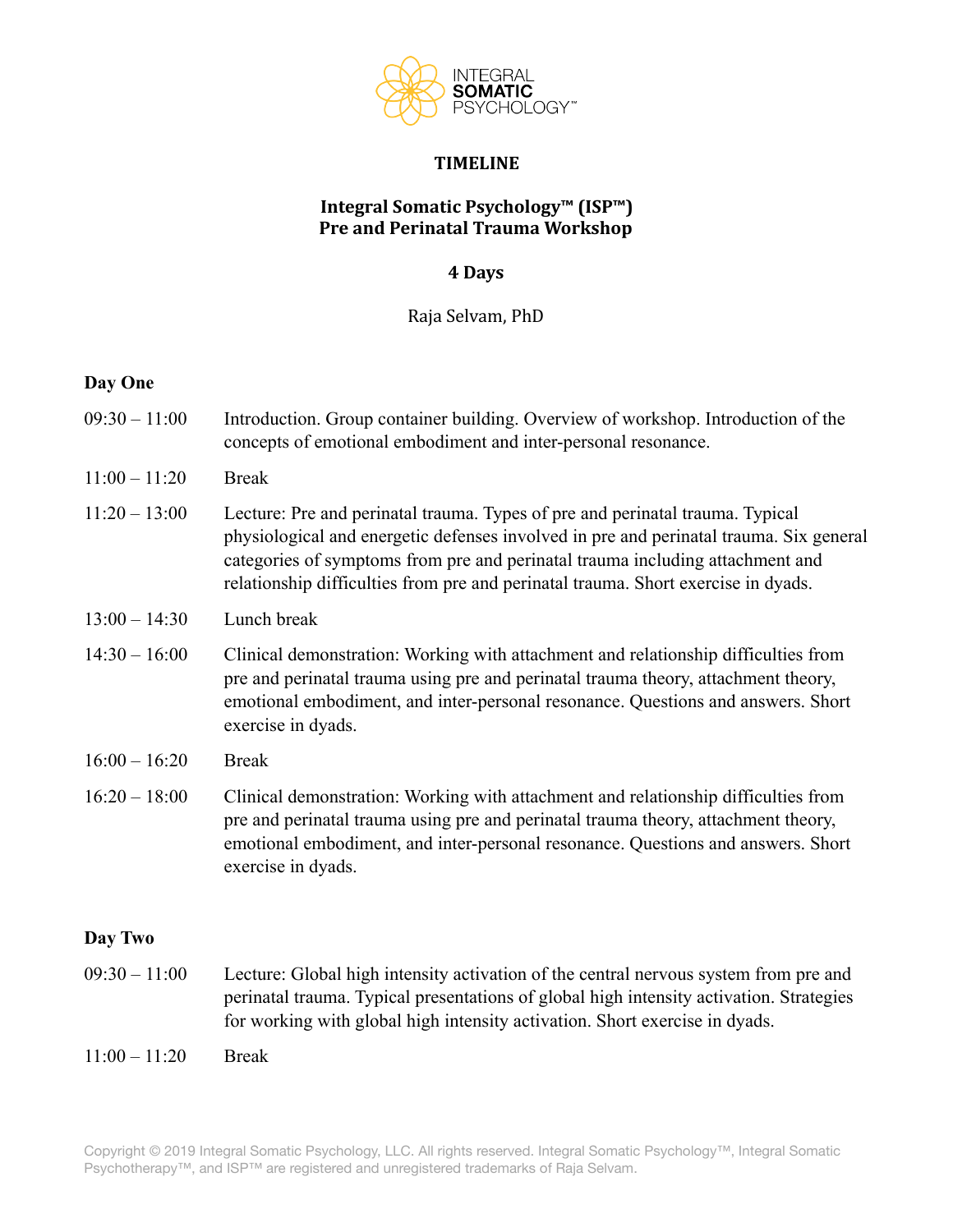- 13:00 14:30 Lunch break
- 14:30 16:00 Lecture: Working with the theme of existential fragmentation and terror from pre and perinatal trauma. Strategies for working with existential fragmentation and terror from pre and perinatal trauma. Short exercise in dyads.
- 16:00 16:20 Break
- 16:20 18:00 Clinical demonstration: Working with existential fragmentation and terror from pre and perinatal trauma using pre and perinatal trauma theory, emotional embodiment, and inter-personal resonance. Questions and answers. Short exercise in dyads.

# **Day Three**

- 09:30 11:00 Lecture: The theme of existential shame from pre and perinatal trauma. Various manifestations of existential shame. Strategies for working with existential shame and rage from pre and perinatal trauma. Short exercise in dyads.
- $11:00 11:20$  Break
- 11:20 13:00 Clinical demonstration: Working with the theme existential shame from pre and perinatal trauma using pre and perinatal trauma theory, emotional embodiment, and inter-personal resonance. Questions and answers. Short exercise in dyads.
- 13:00 14:30 Lunch break
- 14:30 16:00 Lecture: Working with the theme of existential rage from pre and perinatal trauma. Strategies for working with existential rage from pre and perinatal trauma. Short exercise in dyads.
- 16:00 16:20 Break
- 16:20 18:00 Clinical demonstration: Working with the theme of existential rage from pre and perinatal trauma using pre and perinatal trauma theory, emotional embodiment, and inter-personal resonance. Questions and answers. Short exercise in dyads.

#### **Day Four**

09:30 – 11:00 Lecture: Attachment patterns and relationship difficulties from pre and perinatal trauma. Short exercise in dyads.